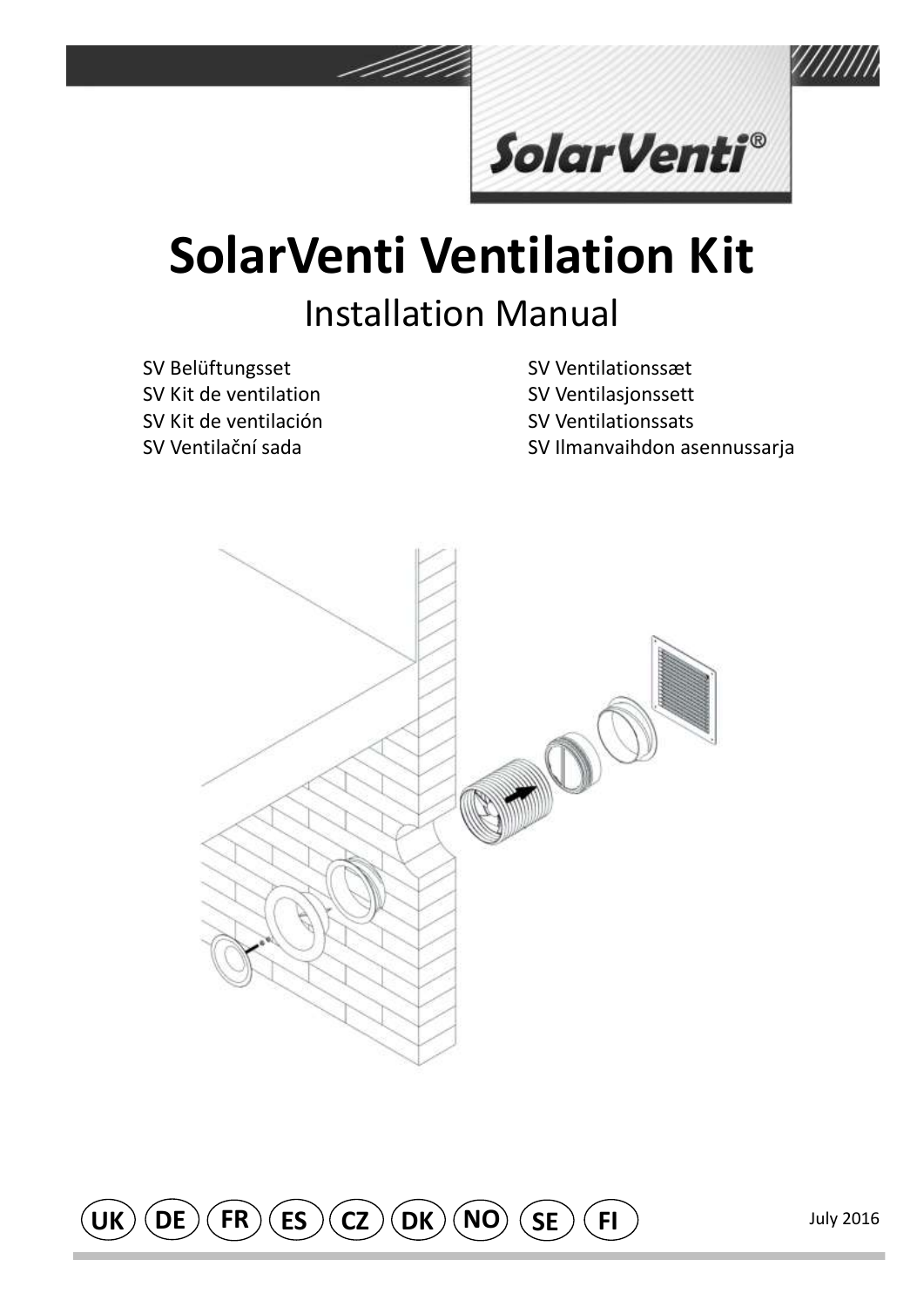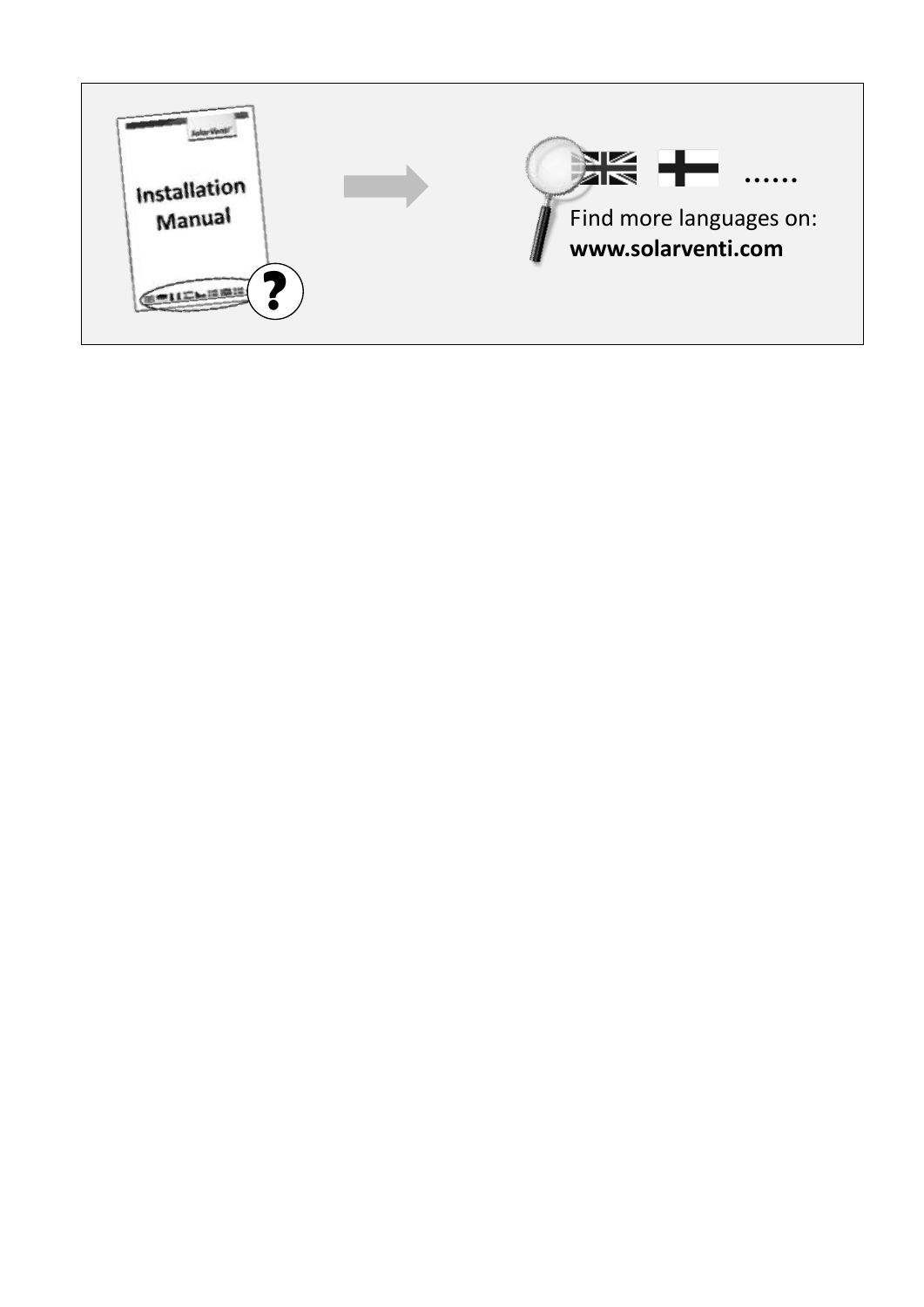

| I. Extraction    |                                       |                                  |  |
|------------------|---------------------------------------|----------------------------------|--|
| Absaugfunktion   |                                       | Udsugning                        |  |
| Extraction       |                                       | <b>Utvinning</b>                 |  |
| Extracción       |                                       | Utsug                            |  |
| Odtah            |                                       | Poisto                           |  |
| 1.1 SV14K/SV20K  |                                       |                                  |  |
|                  | $1.11$ SV20K + 2x extraction fans.    | .5                               |  |
|                  | SV20K + 2 Absaugventilatoren          | SV20K + 2 udsugningsventilatorer |  |
|                  | $SV20K + 2$ ventilateurs d'extraction | SV20K + 2 avtrekksvifter         |  |
|                  | SV20K + 2 Ventiladores de extracción  | SV20K + 2 utsugningsfläktar      |  |
|                  | SV20K + 2 odtahové ventilátory        | $SV20K + 2x$ puhallin            |  |
|                  | $1.111$ SV30K + 1x extraction fan     |                                  |  |
|                  | SV30K + 1 Absaugventilator            | SV30K + 1 udsugningsventilator   |  |
|                  | $SV30K + 1$ ventilateur d'extraction  | $SV30K + 1$ avtrekksvifte        |  |
|                  | SV30K + 1 Ventilador de extracción    | SV30K + 1 utsugningsfläkt        |  |
|                  | SV30K + 1 odtahový ventilátor         | $SV30K + 1x$ puhallin            |  |
|                  | I.IV SV30K + 2x extraction fans       |                                  |  |
|                  | SV30K + 2 Absaugventilatoren          | SV30K + 2 udsugningsventilatorer |  |
|                  | $SV30K + 2$ ventilateurs d'extraction | SV30K + 2 avtrekksvifter         |  |
|                  | SV30K + 2 Ventiladores de extracción  | SV30K + 2 utsugningsfläktar      |  |
|                  | SV30K + 2 odtahové ventilátory        | $SV30K + 2x$ puhallin            |  |
| II. Cooling      |                                       |                                  |  |
| Kühlfunktion     |                                       | Køling                           |  |
| Refraichissement |                                       | Kiøling                          |  |
| Enfriamiento     |                                       | Kylning                          |  |
| Chladící systém  |                                       | <b>Vilennys</b>                  |  |
|                  |                                       |                                  |  |
|                  |                                       |                                  |  |
|                  |                                       |                                  |  |
|                  |                                       |                                  |  |
|                  |                                       |                                  |  |
|                  |                                       |                                  |  |
|                  |                                       |                                  |  |
|                  |                                       |                                  |  |
|                  |                                       |                                  |  |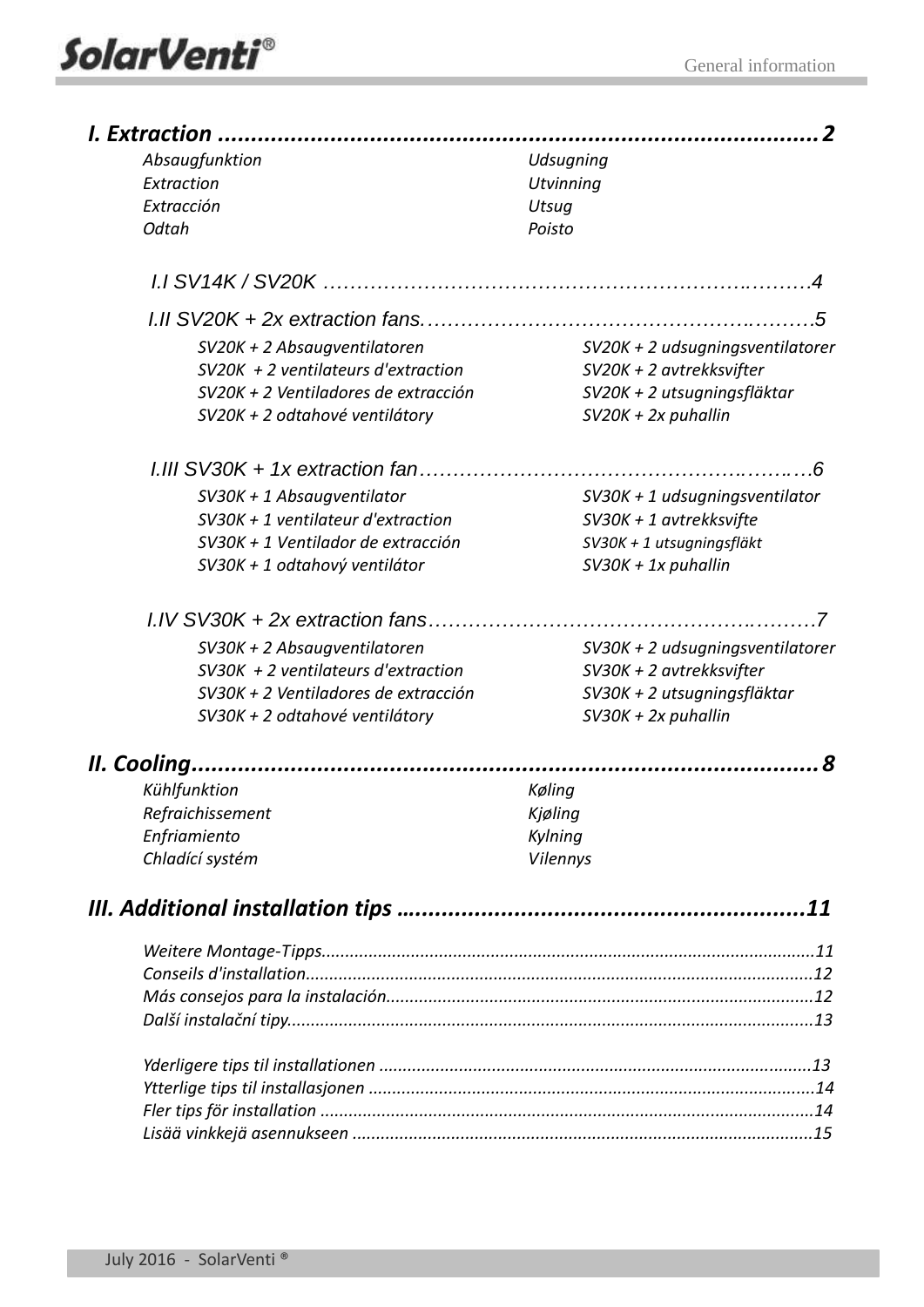

### *(\*) [Check reference on page 11](#page-14-0)*

*[Weitere Erläuterungen siehe Seite 11](#page-14-1) [Se noter på side 13](#page-16-1) [Reportez vous à la page 12](#page-15-0) [Se merknader på side 14](#page-17-0) [Comprobar referencias en el pagina 12](#page-15-1) [Se anmärkningarna på sidan 14](#page-17-1) Další informace [naleznete na straně](#page-16-0) 13 [Katso ohjeet sivulta 15](#page-18-0)*

**SolarVenti®**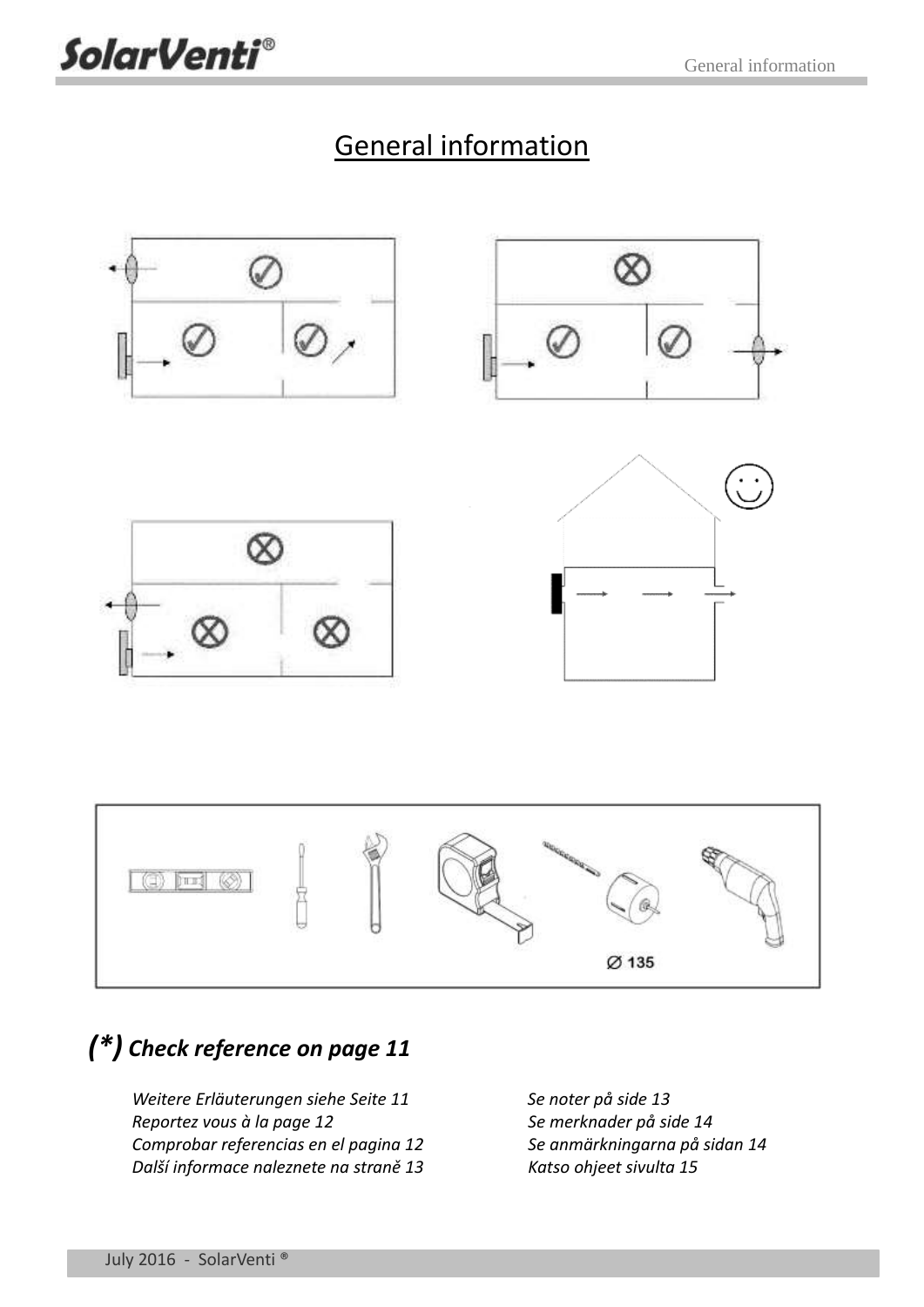

#### Item: 050040 / 050042





### **[Extraction](#page-5-0)**

*[Absaugfunktion](#page-5-0) (DE) [Extraction \(FR\)](#page-5-0) [Extracción \(ES\)](#page-5-0) [Odtah \(CZ\)](#page-5-0) [Udsugning \(DK\)](#page-5-0) [Utvinning](#page-5-0) (NO) [Utsug \(SE\)](#page-5-0) [Poisto \(FI\)](#page-5-0)*





### **[Cooling](#page-11-0)**

*[Kühlfunktion \(DE\)](#page-11-0) [Refraichissement \(FR\)](#page-11-0) [Enfriamiento \(ES\)](#page-11-0) [Chladící systém \(CZ\)](#page-11-0) [Køling \(DK\)](#page-11-0) [Kjøling](#page-11-0) (NO) [Kylning](#page-11-0) (SE)*

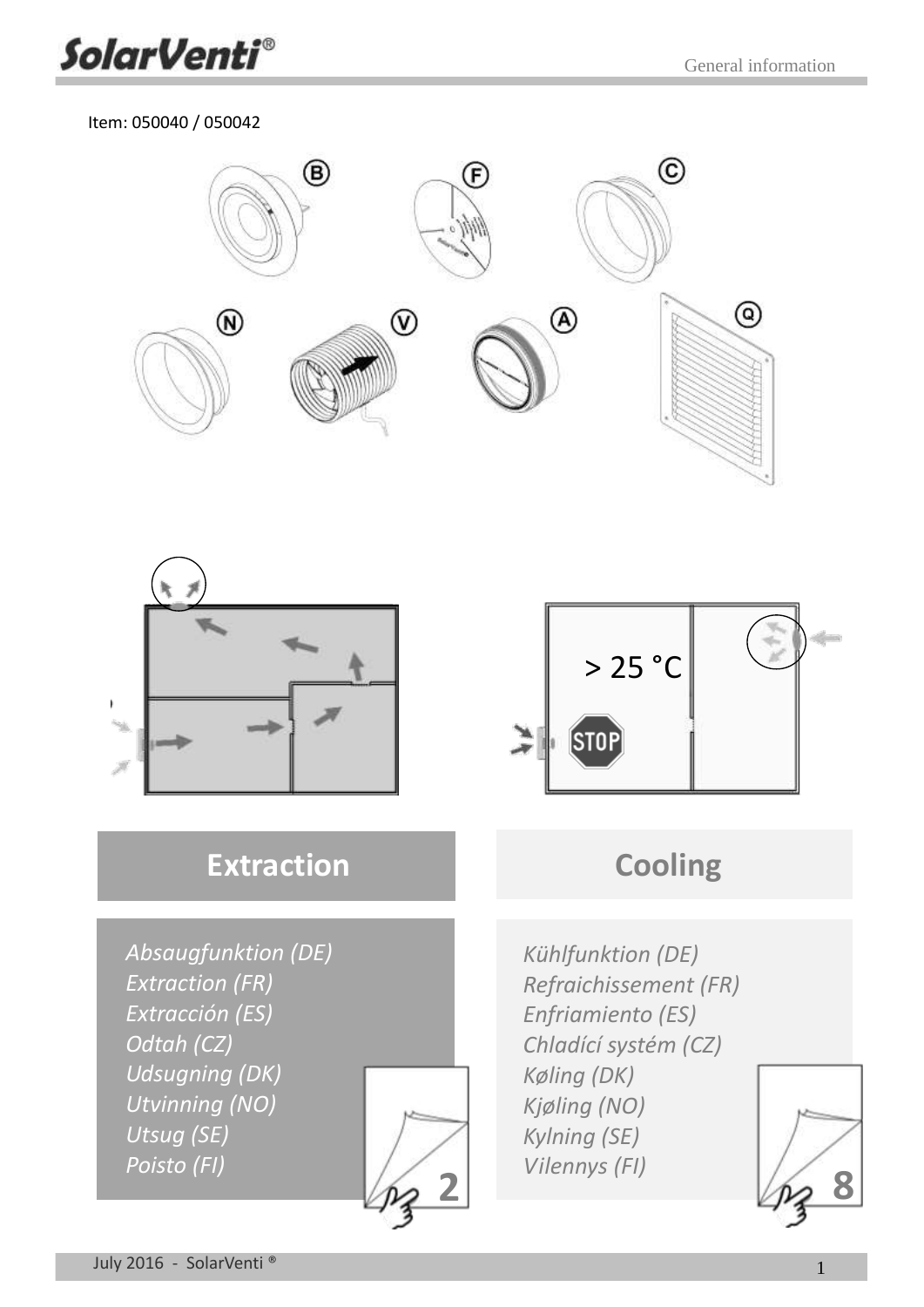**SolarVenti®** 

## <span id="page-5-0"></span>**I. Extraction**

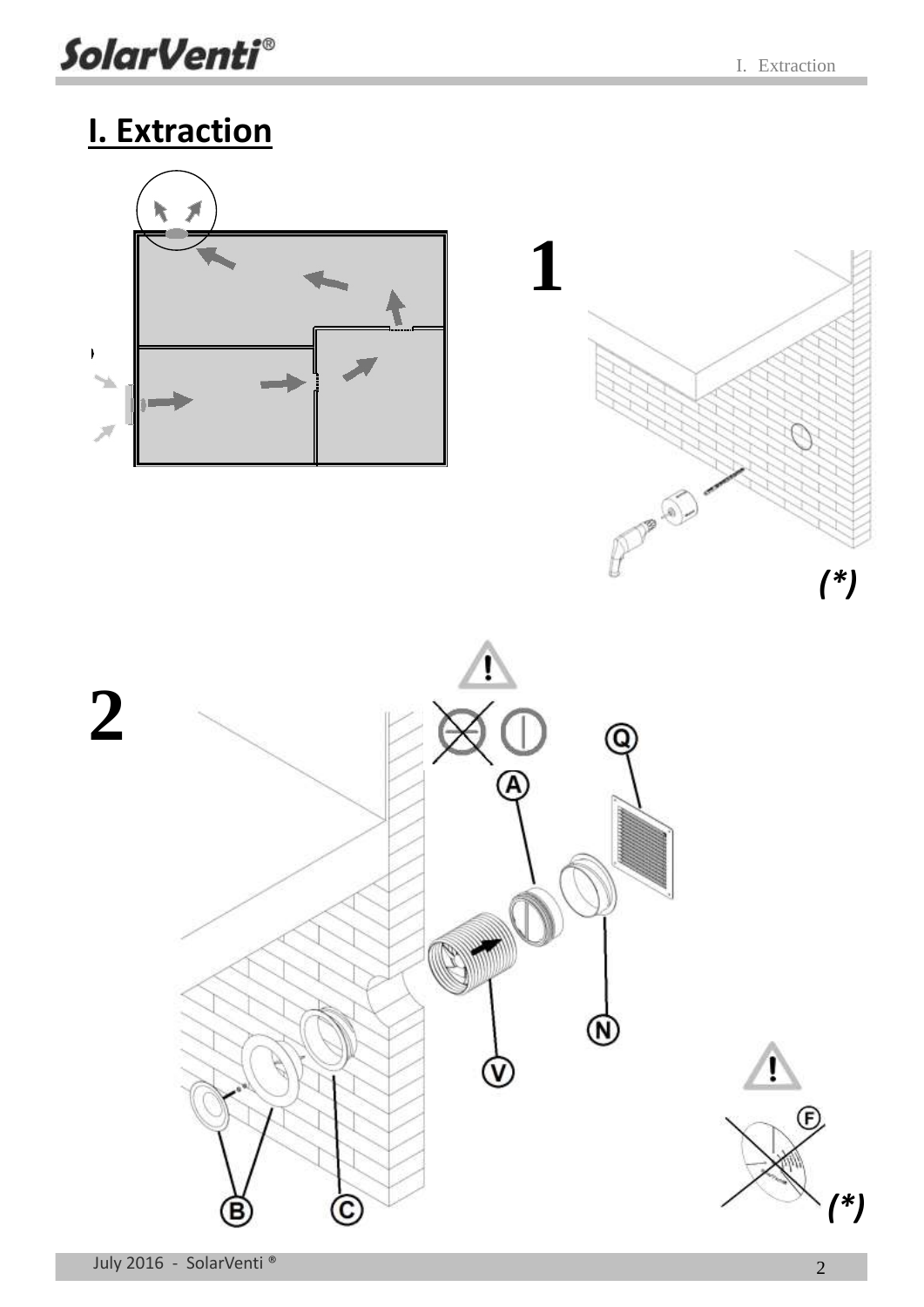### **[SV14K/ SV20K](#page-7-0)**



## **[SV20K-X](#page-8-0) v +2x 3,4 W [5](#page-8-0)**  $\frac{1}{3}$

**SV30K**

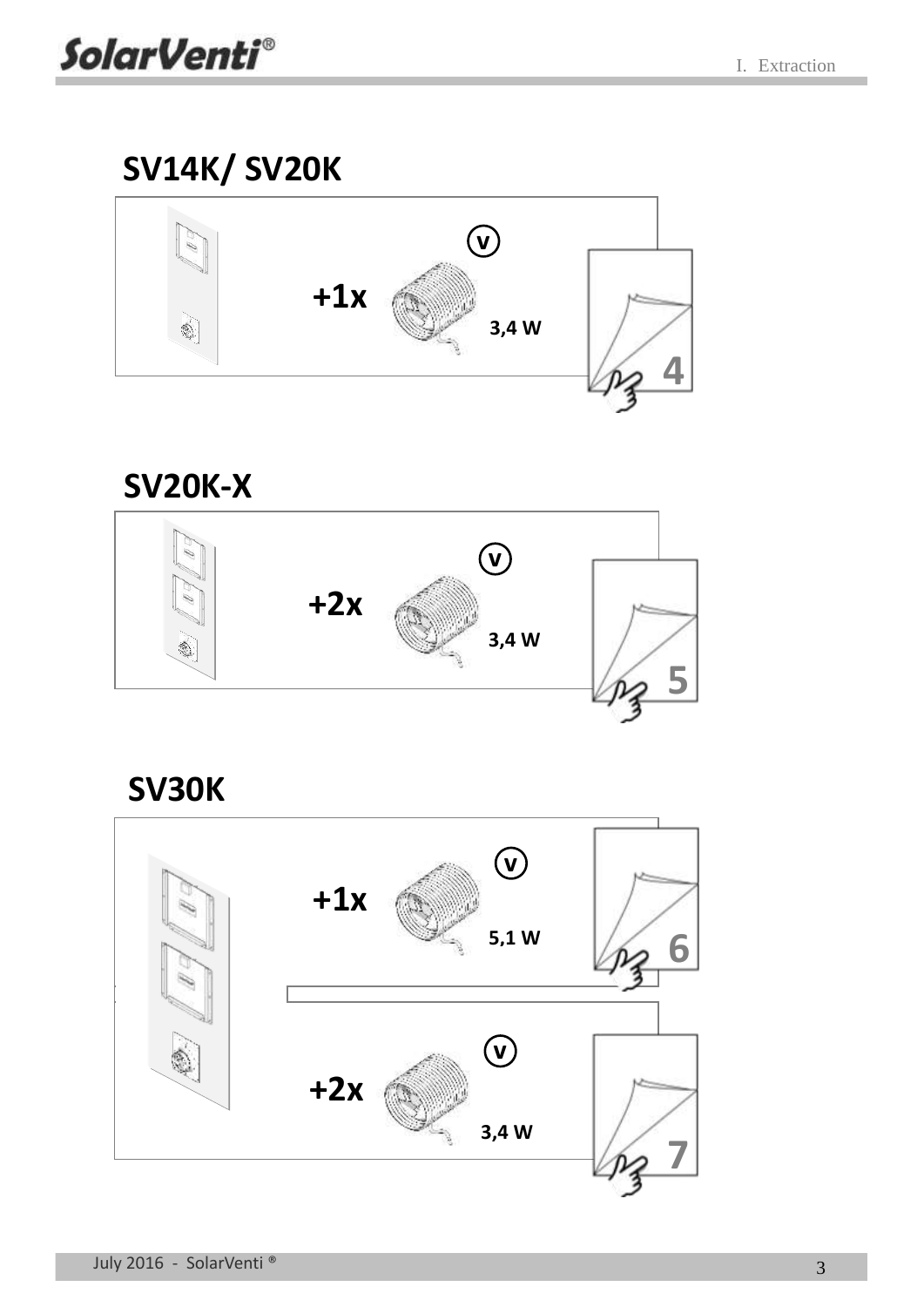### <span id="page-7-0"></span>**I.I SV14K/ SV20K**

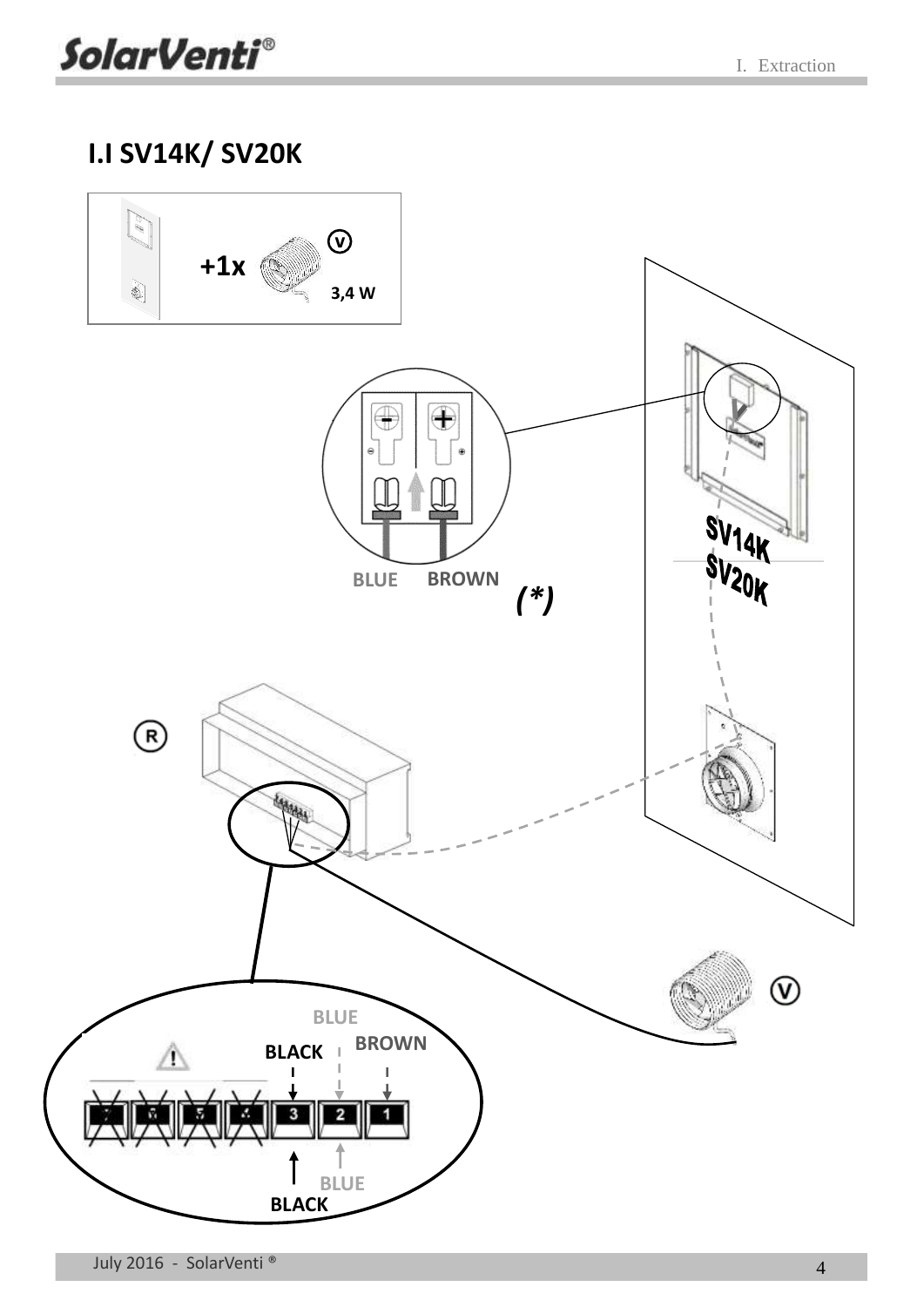### <span id="page-8-0"></span>**I.II SV20K-X**

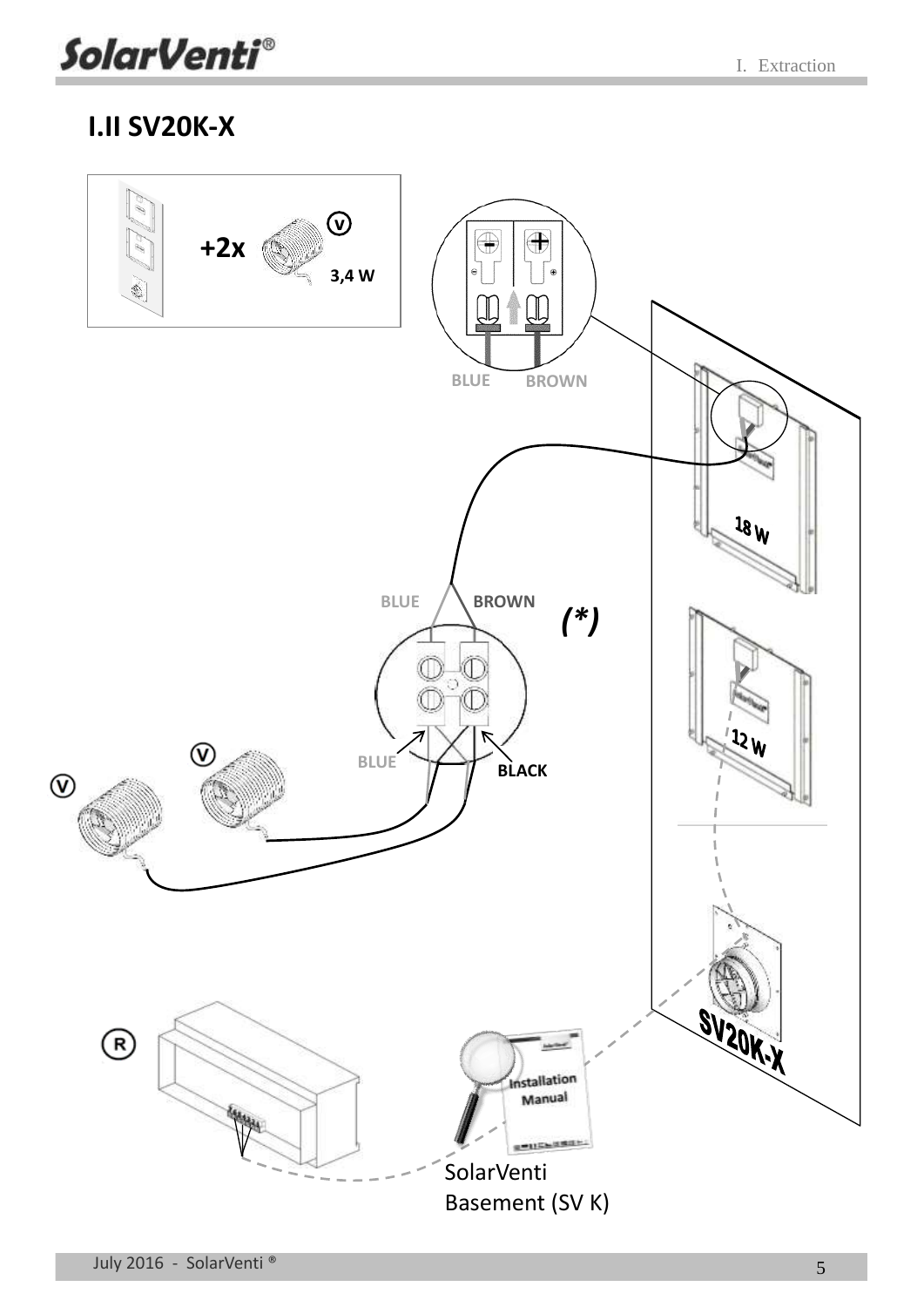

<span id="page-9-0"></span>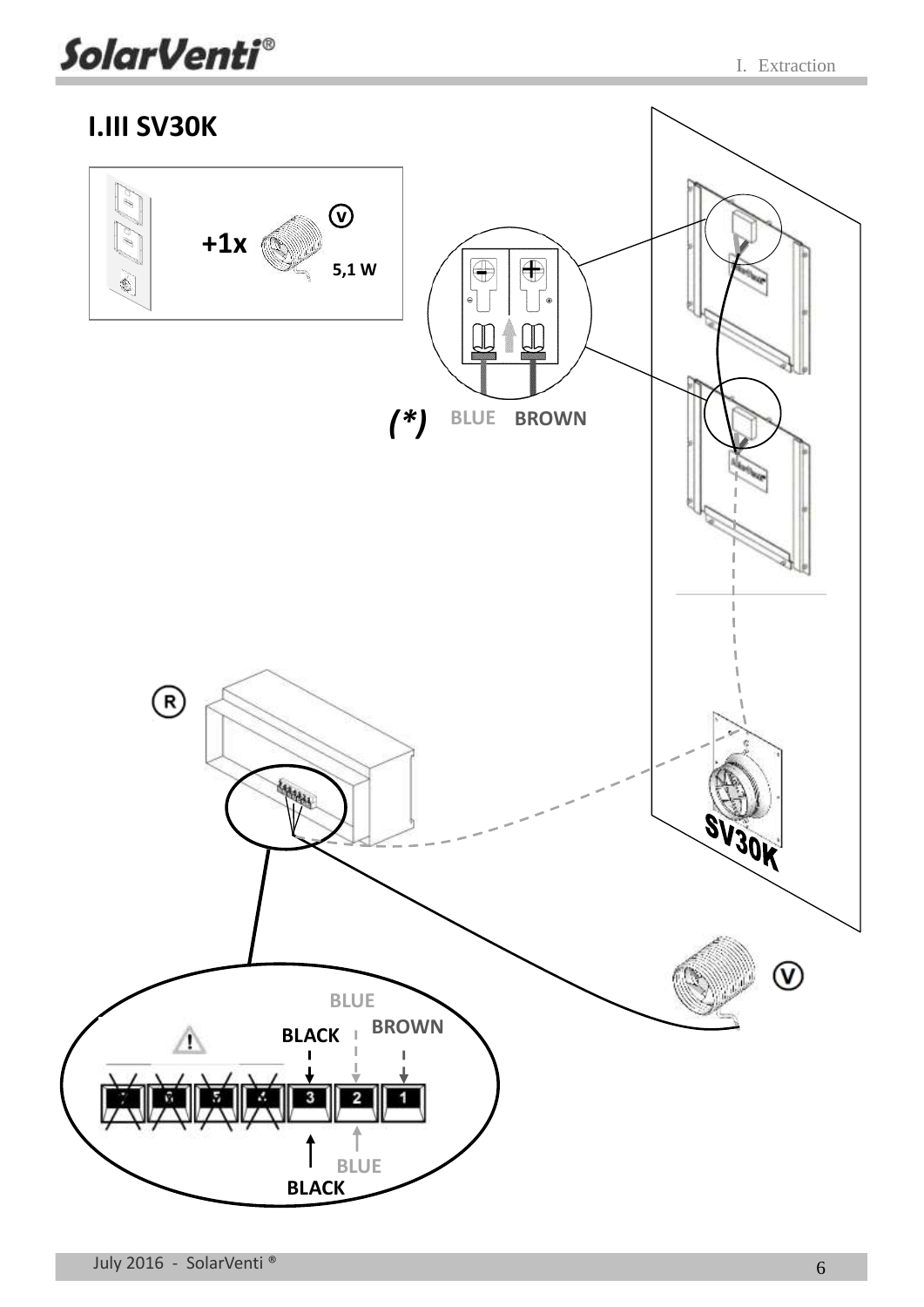

### <span id="page-10-0"></span>**I.IV SV30K**

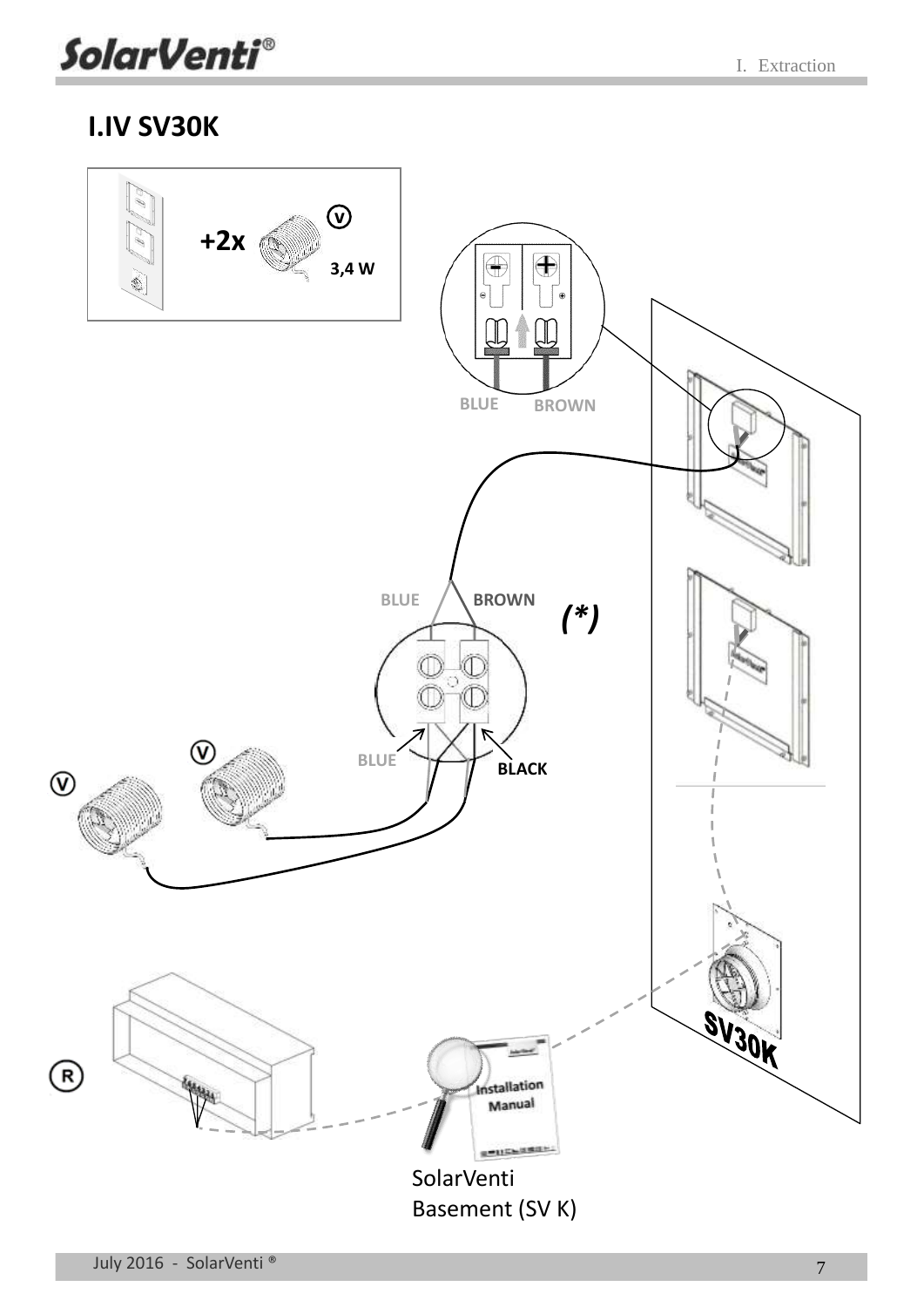**SolarVenti®** 

## <span id="page-11-0"></span>**II. Cooling**

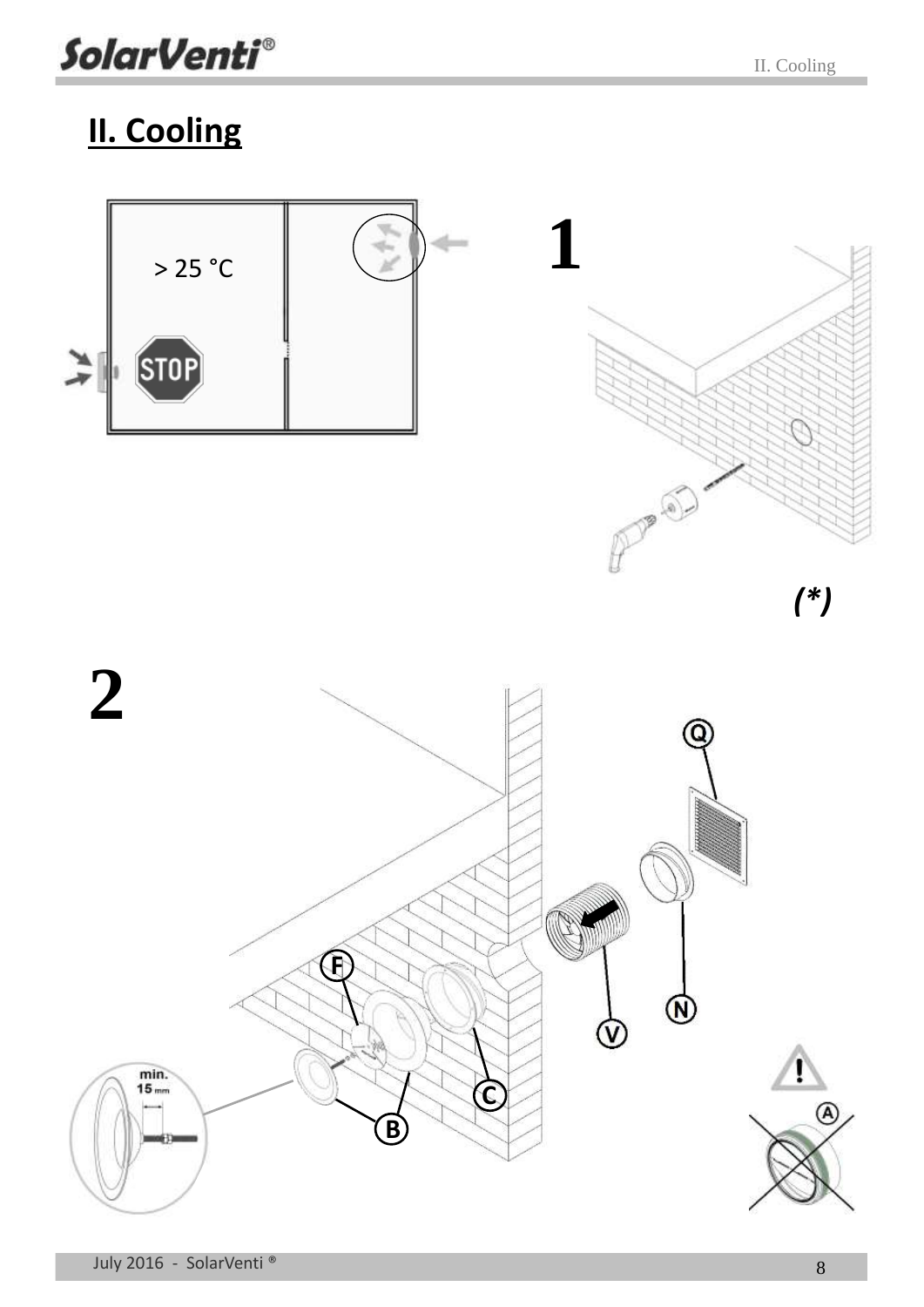**SolarVenti®** 

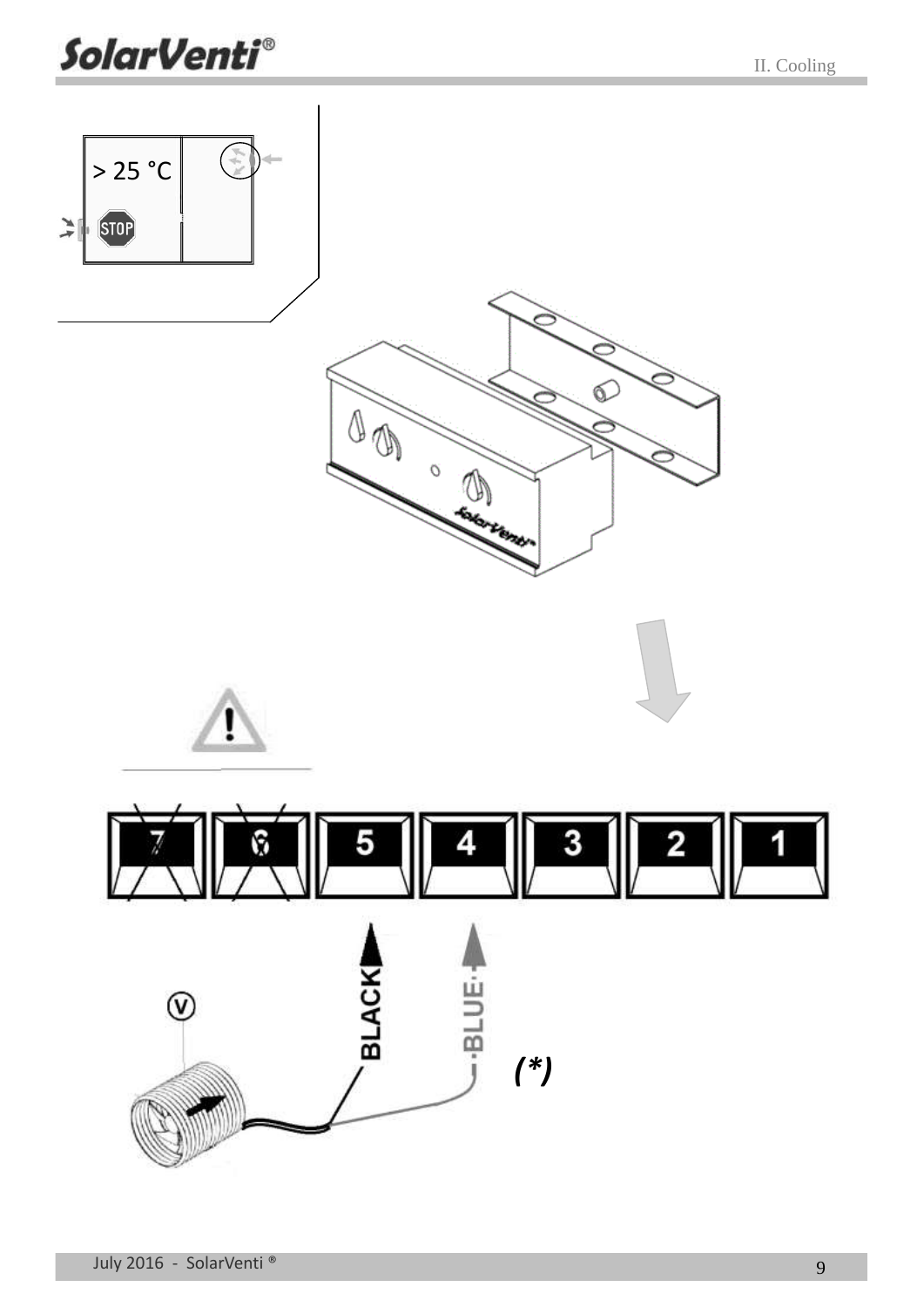**SolarVenti®** 

## **Notes**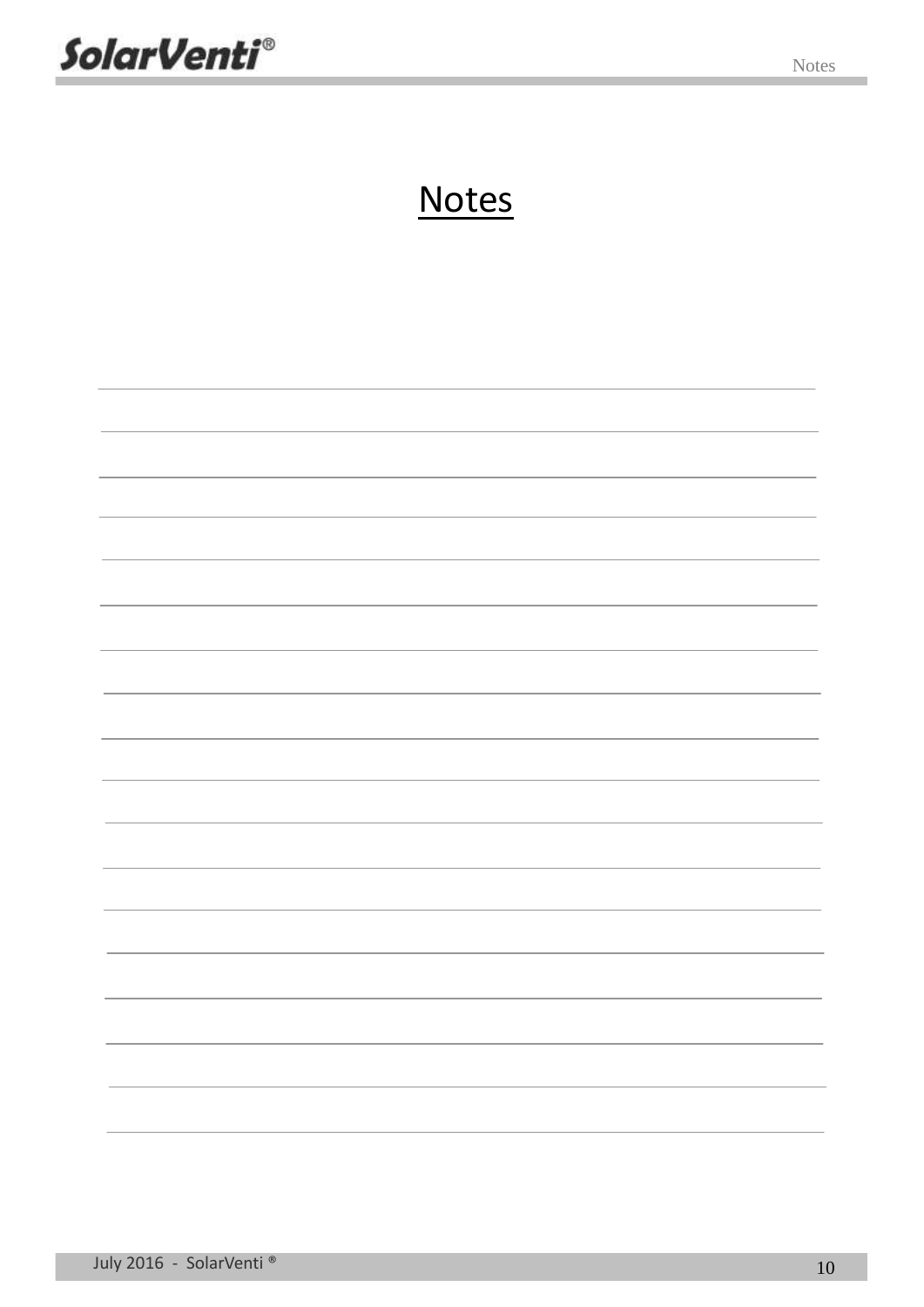**SolarVenti®** 

<span id="page-14-0"></span>

| <b>UK</b>    | <b>Installation manual for Ventilation Kit</b><br>Additional installation tips                                                                                                                                                                                                                         |
|--------------|--------------------------------------------------------------------------------------------------------------------------------------------------------------------------------------------------------------------------------------------------------------------------------------------------------|
| <b>INTRO</b> | <b>Optimal Inblow:</b> If possible the air inlet should be installed in the driest room and<br>the outlet in the most humid room in the basement $-$ otherwise you risk spreading<br>the humid air throughout the entire basement.                                                                     |
| <b>TOOLS</b> | The hole: Drilling through a wall can be challenging and the tools needed to make<br>the hole will depend on the wall material. Contact your local SolarVenti installer for<br>further advice regarding the drilling and the installation.                                                             |
| p. 2, 8      | Take care not to drill into cables etc.<br>The centre of the hole must be at least 100 mm below the ceiling.<br>The optimal diameter of the hole is $\varnothing$ 133 mm on the inside and $\varnothing$ 140 mm on the<br>outside. It is possible to use a $\emptyset$ 135 mm both inside and outside. |
| p.5.7        | Terminal block connector is not included.                                                                                                                                                                                                                                                              |



#### **Installationsanleitung des SolarVenti Belüftungs-Sets**

<span id="page-14-1"></span>Weitere Montage-Tipps

- **ALLGEMEINES Lufteinlass in dem trockensten Raum:** Der Lufteinlass muss möglichst immer in dem trockensten Raum platziert werden und das Absaugset immer im feuchtesten Raum. So vermeiden Sie, dass die feuchte Luft sich im gesamten Keller verbreitet.
- **WERKZEUG Der Wanddurchbruch:** Welche Werkzeuge für die Bohrung durch eine Wand benötigt werden, hängt von der Beschaffenheit der Wand ab. Die Bohrung kann sich als schwierig erweisen. Beispielsweise kann sich lose Isolierung in der Hohlwand befinden, die vor der Bohrung speziell gesichert werden muss. Sind Sie unsicher bezüglich der Bohrung oder Installation eines SolarVentis, ist die Installation durch einen SolarVenti Fachbetrieb durchzuführen.
- **p. 2, 8** Stellen Sie sicher, dass Sie nicht in Kabel u.ä. bohren. Die Mitte des Loches muss mindestens 100 mm unter der Decke sein. Der optimale Durchmesser des Loches im Innenraum beträgt Ø133 mm und an der Außenwand Ø140 mm. Haben Sie nur einen Bohraufsatz, können Sie stattdessen Ø135 mm sowohl für den Innen- und Außenbereich benutzen.
- **p. 4, 5, 6, BLACK** = Schwarz - - - - - - **Blue** = Blau - - - - - - **Brown** = Braun
- **7, 9**
- **p. 5, 7** Ein Klemmenblock ist nicht im Lieferumfang enthalten.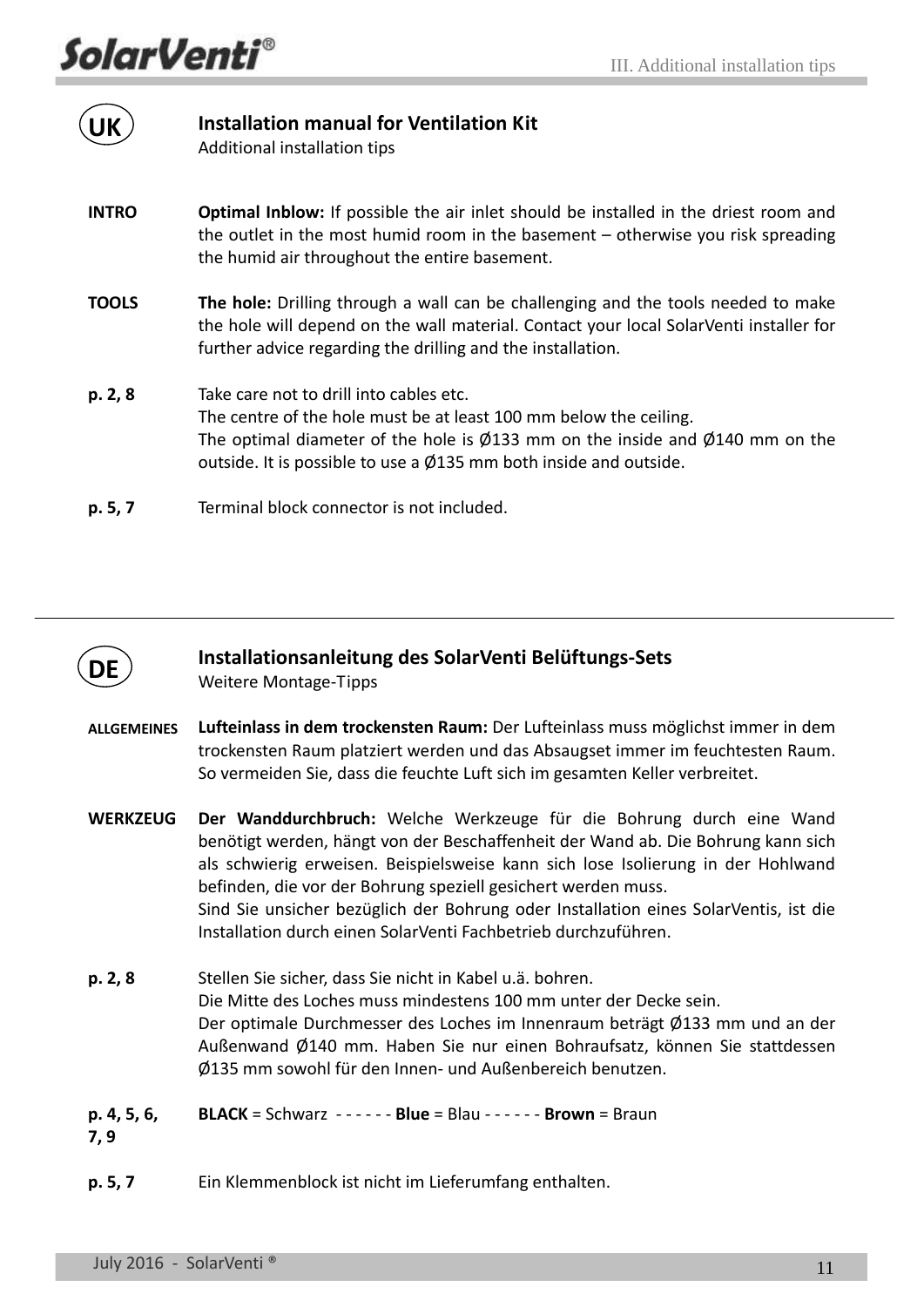<span id="page-15-0"></span>

| <b>FR</b>           | Manuel d'installation Kit de ventilation<br>Conseils d'installation                                                                                                                                                                                 |  |
|---------------------|-----------------------------------------------------------------------------------------------------------------------------------------------------------------------------------------------------------------------------------------------------|--|
| <b>INTRO</b>        | Circulation de l'air: Installez la bouche d'insufflation dans la partie la plus sèche du<br>sous-sol et prévoyez la sortie dans la partie la plus humide, dans ces conditions vous<br>éviterez la propagation de l'humidité.                        |  |
| <b>OUTILLAGE</b>    | Avant de commencer le forage du mur du sous-sol, assurez-vous qu'il ne cache<br>aucun câble, tuyau d'eau (d'électricité ou de gaz, etc ), vous pouvez utiliser une<br>carotteuse.<br>Pensez aussi à bien protéger l'isolation du mur s'il y a lieu. |  |
| p. 2, 8             | Le centre de la bouche d'insufflation doit être au minimum à 100 mm du plafond<br>Le diamètre optimal du trou est Ø133 mm à l'intérieur et 0140 mm à l'extérieur. Il<br>est possible d'utiliser un Ø135 mm à l'intérieur et à l'extérieur.          |  |
| p. 4, 5, 6,<br>7, 9 | <b>BLACK</b> = Noir ------ Blue = Bleu ------ Brown = Brun                                                                                                                                                                                          |  |
| p. 5, 7             | Les borniers de connection ne sont pas compris.                                                                                                                                                                                                     |  |

<span id="page-15-1"></span>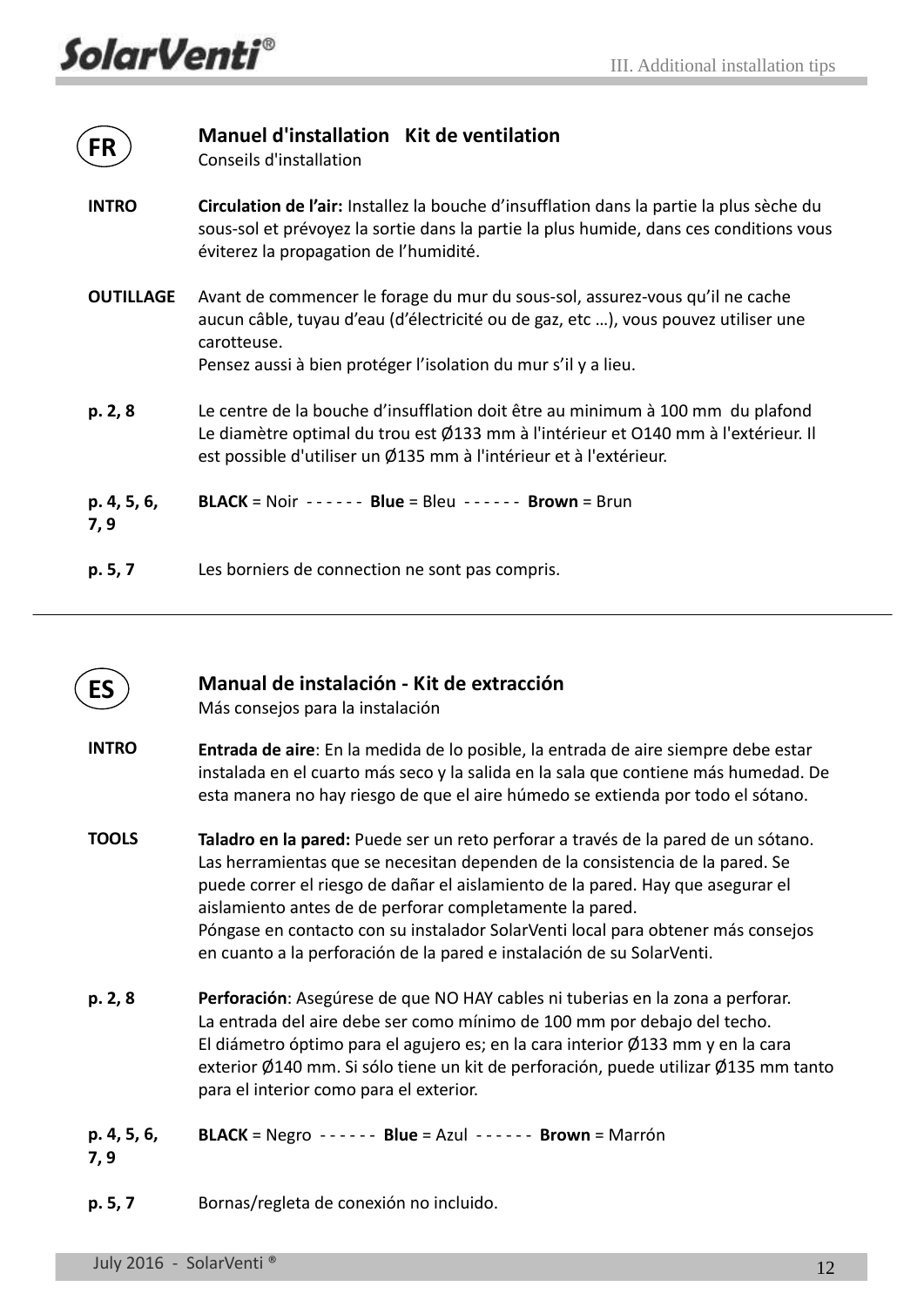*SolarVenti®* 

**CZ**

#### **Montážní instrukce pro ventilační sadu**

<span id="page-16-0"></span>Další instalační tipy

- **ÚVOD Přívod vzduchu do místnosti:** Je-li to možné, přívod vzduchu musí vždy být instalován v nejsušší místnosti a odvod vzduchu v místnosti s největší vlhkostí. Tímto způsobem zabráníte riziku šíření vlhkého vzduchu po celém suterénu.
- **POMŮCKY Stěna suterénu:** Vrtání skrz suterénní stěnu může být náročné. Kromě toho, potřebné nářadí závisí na tuhosti stěny suterénu. Například, může dojít k riziku poškození izolace při vrtání, proto musí být izolace zabezpečena před vrtáním stěny. Kontaktuje Vašeho instalatéra ze SolarVenti pro bližší informace ohledně vrtání a instalace produktu SolarVenti.
- **str. 2, 8 Otvor:** Ubezpečte se, že v místě vrtání nejsou žádné kabely. Střed přívodu vzduchu musí být posazen minimálně 100mm pod stropem. Optimální průměr otvoru uvnitř suterénu je Ø133 mm a Ø140 mm pro venkovní otvor. Pokud máte pouze jednu vrtací jednotku, můžete použít průměr Ø135 mm pro vnitřní i vnější otvor.
- **str. 4, 5, 6, BLACK** = Černá - - - - - - **Blue** = Modrý - - - - - - **Brown** = Hnědý
- **7, 9**

**str. 5, 7**

Čokoláda/svorkovnice není součástí balení.



#### **Installationsvejledning for ventilationssæt**

<span id="page-16-1"></span>Yderligere tips til installationen

- **INTRO Optimal indblæsning:** Indblæsningen skal så vidt muligt ske i det tørreste rum og udsugning fra det fugtigste rum i kælderen – ellers risikerer man at presse fugten ud i kældervæggene.
- **VÆRKTØJ Kældervægge** kan være vanskelige at bore i og værktøjet, der skal bruges til at foretage boringen afhænger af murens beskaffenhed. Få råd og vejledning hos din lokale SolarVenti installatør, hvis du er i tvivl om installationen.
- **s. 2, 8 Hullet:** Sørg for, at der ikke er nogen ledninger, stikkontakter e.l., hvor boringen skal foretages. Indblæsningshullets centrum skal være mindst 100 mm under kælderens loftshøjde. Den optimale diameter af hullet er Ø133 mm på indersiden og Ø140 mm på ydersiden. I tilfælde af, at du kun har en borekrone, kan du dog bruge Ø135 mm til både det indvendige og udvendige hul.

**s. 4, 5, 6, 7, 9 BLACK** = Sort - - - - - - **Blue** = Blå - - - - - - **Brown** = Brun

**s. 5, 7** Samlemuffe/klemrække følger ikke med.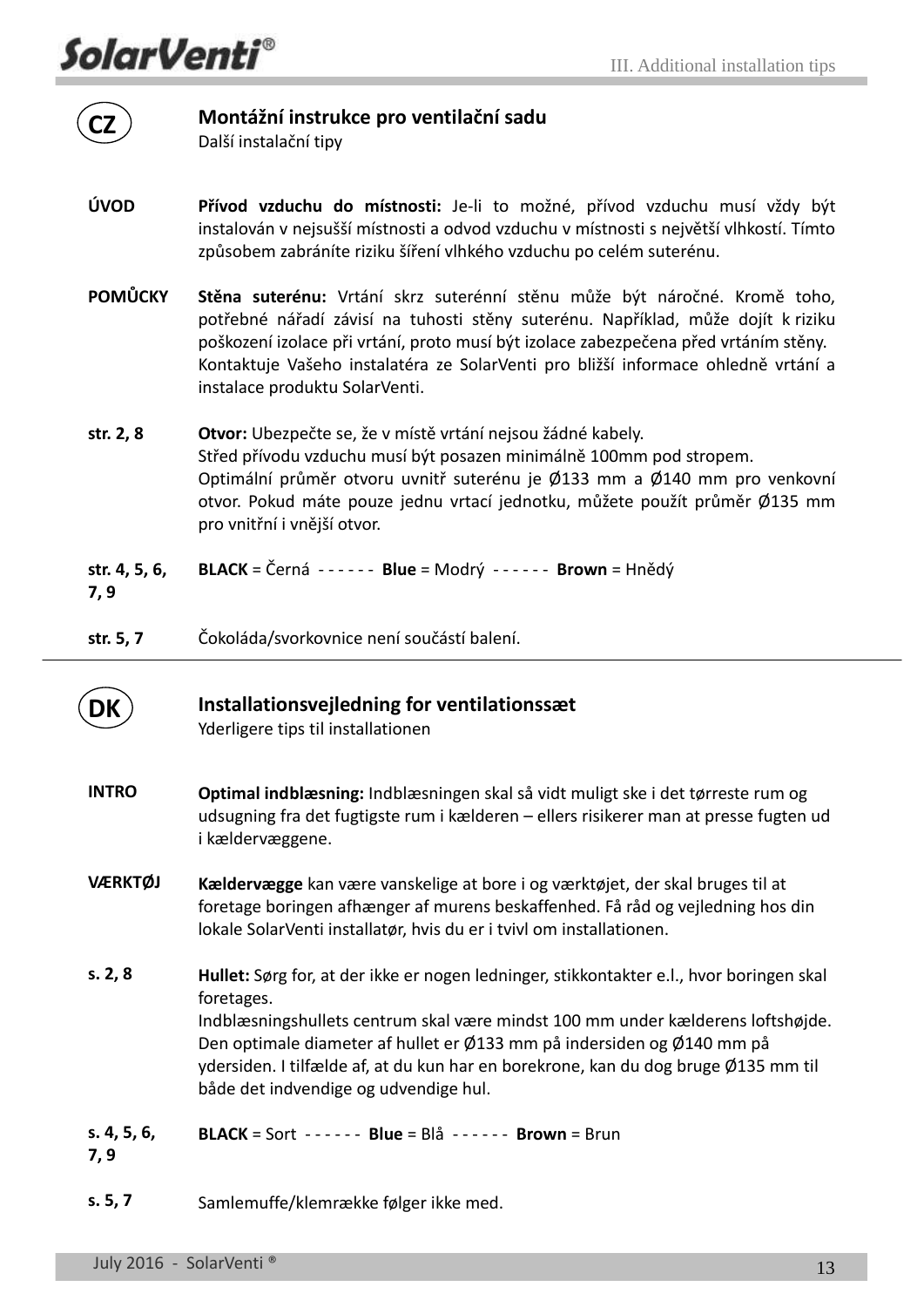**SolarVenti®** 

<span id="page-17-1"></span><span id="page-17-0"></span>

|                     | Installasjonsveiledning for ventilasjonssett<br>Ytterlige tips til installasjonen                                                                                                                                                                                                                                                     |
|---------------------|---------------------------------------------------------------------------------------------------------------------------------------------------------------------------------------------------------------------------------------------------------------------------------------------------------------------------------------|
| <b>INTRO</b>        | Blås inn i det tørreste rommet. Innblåsningen skal, om mulig skje i det tørreste<br>rommet og utsugningen fra det mest fuktige rommet. Hvis ikke kan man risikere å<br>presse fukten ut i kjellerveggene.                                                                                                                             |
| <b>VERKTØY</b>      | Kjellerveggen kan være vanskelig å borre i og verktøyet som skal brukes til borring<br>avhenger av murens konstruksjon. Du kan bl.a. risikere at det er løs isolering i<br>hulmuren som du må sikre ytterligere.<br>Få råd og veiledning hos din lokale SolarVenti installatør hvis du er i tvil om<br>installasjonen.                |
| p. 2, 8             | Hullet: Sørg for at det ikke er noen ledninger, stikkontakter e.l. der hvor du skal<br>borre.<br>Innblåsningshullets sentrum skal være minst 100mm under kjellerens takhøyde.<br>Optimal str på hullet er Ø133mm på innersiden og Ø140mm på yttersiden. Om du<br>kun har 135mm, kan du bruke det til både innvendig og utvendig hull. |
| p. 4, 5, 6,<br>7, 9 | <b>BLACK</b> = Svart $---$ <b>Blue</b> = Blå $---$ <b>Brown</b> = Brun                                                                                                                                                                                                                                                                |
| p. 5, 7             | Terminal blokk er ikke inkludert.                                                                                                                                                                                                                                                                                                     |
| SE                  | Installationsanvisning för ventilationssats<br>Fler tips för installation                                                                                                                                                                                                                                                             |
| <b>INTRO</b>        | Optimal inblåsning: Helst ska luftintaget installeras i det torraste rummet och<br>utsuget ifrån det fuktigaste rummet i källaren annars riskerar man att sprida den<br>fuktiga luften i hela källaren.                                                                                                                               |
| <b>VERKTYG</b>      | Källarväggen: Välj lämplig verktyg för borrning, beroende på väggens material.<br>Vid behov kan du få råd och tips hos din lokala SolarVenti återförsäljare.                                                                                                                                                                          |
| s. 2, 8             | Hålet: Se upp så att du inte stöter på väggkontakter, elkablar, reglar eller annat där<br>hålet skall borras. Inblåsningshålets centrum ska vara minst 100 mm under källarens<br>takhöjd.                                                                                                                                             |
|                     | Hålets optimala diameter är Ø133 mm invändigt och Ø140 mm utvändigt. Du kan<br>använda en Ø135 mm hålsåg för håltagning både inifrån och utifrån.                                                                                                                                                                                     |
| s. 4, 5, 6,<br>7, 9 | BLACK = Svart ------ Blue = Blå ------ Brown = Brun                                                                                                                                                                                                                                                                                   |
| s. 5, 7             | Kopplingsplint medföljer inte.                                                                                                                                                                                                                                                                                                        |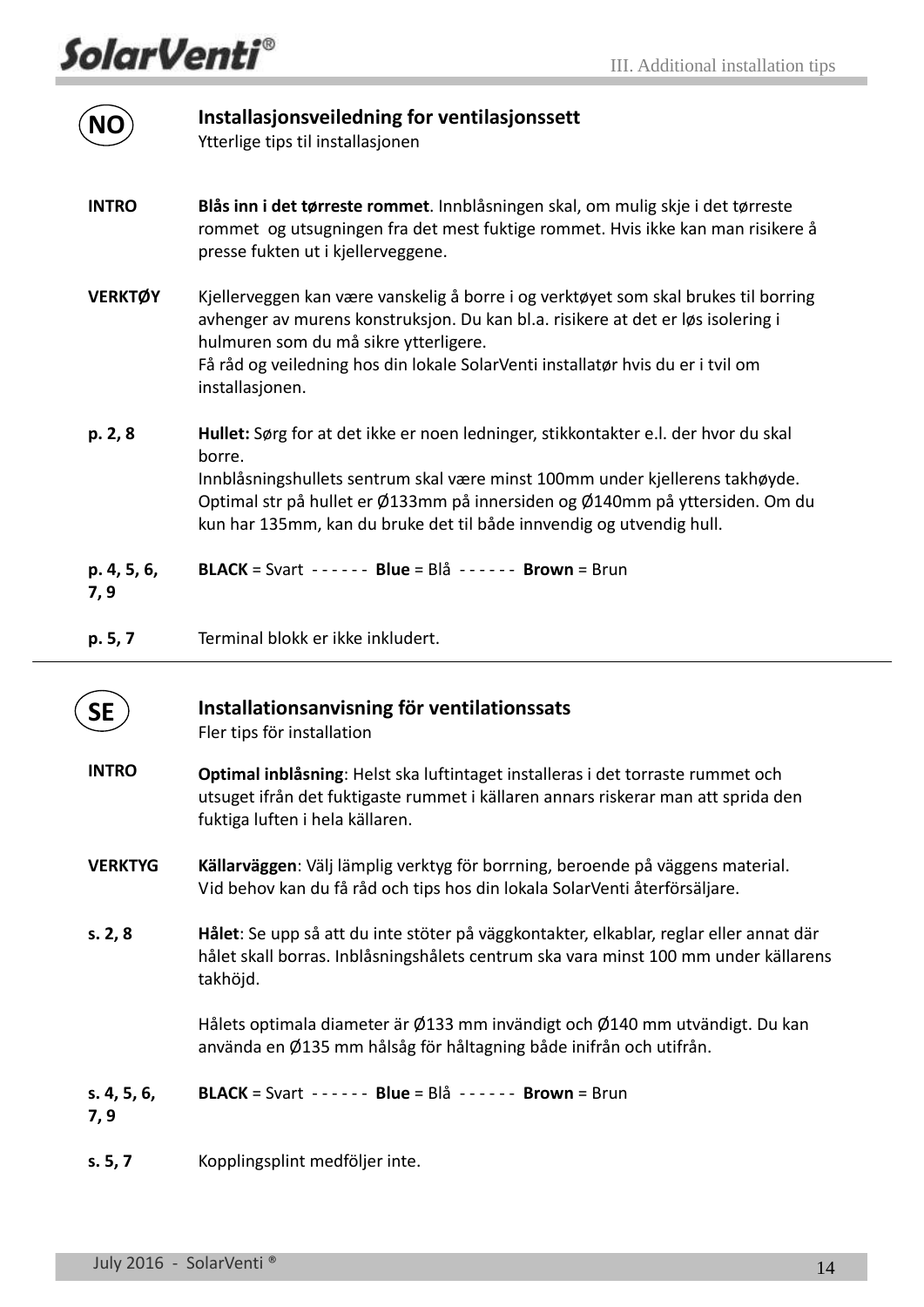**SolarVenti**®

**FI**

#### **Ilmanvaihdon asennussarjan asennusohje**

<span id="page-18-0"></span>Lisää vinkkejä asennukseen

- **ESITTELY Optimaalinen sisäänvirtaus:** Tuloaukko tulee asentaa kellarin kuivimpaan huoneeseen ja poistoaukko kosteimpaan huoneeseen mikäli tämä on mahdollista. Muuten riski levittää kosteaa ilmaa koko kellariin kasvaa.
- **TYÖKALUT Kellarin seinä:** Kellarin seinän läpi poraaminen saattaa olla haastavaa ja tarvittavat työkalut riippuvat seinän materiaalista. Ota yhteyttä paikalliseen SolarVentin asentajaan saadaksesi tarkempaa tietoa asennuksesta.
- **s. 2, 8 Reiät:** Varo poraamasta sähköjohtoihin yms. Tuloaukon keskikohdan tulee sijaita vähintään 100 mm päässä kellarin katosta. Reiän halkaisijan optimaalinen koko on Ø133 mm sisällä ja Ø140 mm ulkona. Ø135 mm halkaisijaa voidaan käyttää sekä sisällä että ulkona.
- **s. 4, 5, 6, BLACK** = Musta - - - - - - **Blue** = Sininen - - - - - - **Brown** = Ruskea
- **7, 9**
- **s. 5,7**  Riviliitin ei sisälly toimitukseen.